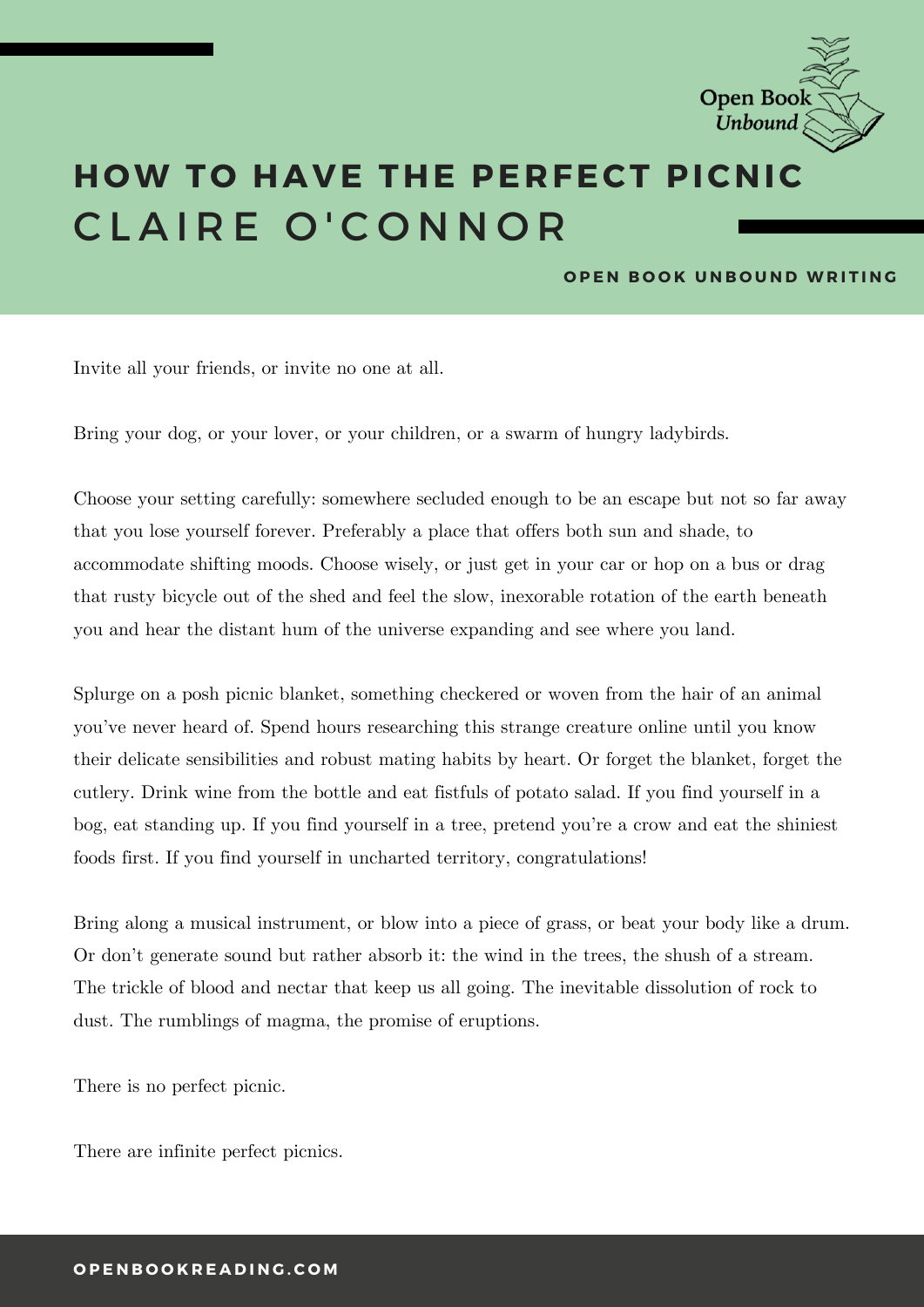

When you arrive, be prepared to count how many times a ladybird beats its wings in a second. You will feel something twitching under your shoulder blades, a vestige of wings you should have had. Take several deep breaths. Unfurl like a fern. Bloom like a foxglove, like forsythia, like a forget-me-not.

You can bring sandwiches, or samosas, or spring rolls. You can have all the crisps your heart desires: salt and vinegar, cheese and onion, pickled onion, prawn cocktail, haggis, sweet chilli, beetroot, prosecco and pink peppercorn. Fruit? If you must. Wild berries are best for staining your lips. Forage for mushrooms and wild garlic. Seaweed is a superfood. It is not a picnic if you do not eat. It could be a ramble or a retreat. But a picnic involves the licking of lips, masticating, digestion. A picnic requires hunger as well as satiation.

There's another kind of hunger, though. A meadow ringed with hills. A beach lashed by the sea. Birdsong. Belonging. It's been a long year. Eat the hills, dizzy with snow. Drink the sea, giddy with foam. Rest a while on your blanket, or patch of grass, or bed of sand. Stroke the soft moss, or feel the rough lichen. Did you know lichen isn't a single organism but a relationship? Fungi and algae, two lifeforms living as one. The fungus forms a protective shell for the algae, which drinks up the sun and makes food for them both. Look at the lichen. Marvel at their intimacy.

Look at your loved ones. They have crumbs on their faces, dirt on their knees. Your dog chases the wind. Your lover looks at you. Who is the fungus, and who is the algae? Perhaps the lines have already disappeared. Come here, you say, but they don't listen. They are following a butterfly. They are taking off their shoes to wade across the burn. You follow, leaving your shoes on the shore. You have never felt such cold—nor such pleasure when you emerge and your feet are reborn. Now don't go too far, or go all the way. The lines on a map are only a suggestion. The lines on your palms do not tell a single story.